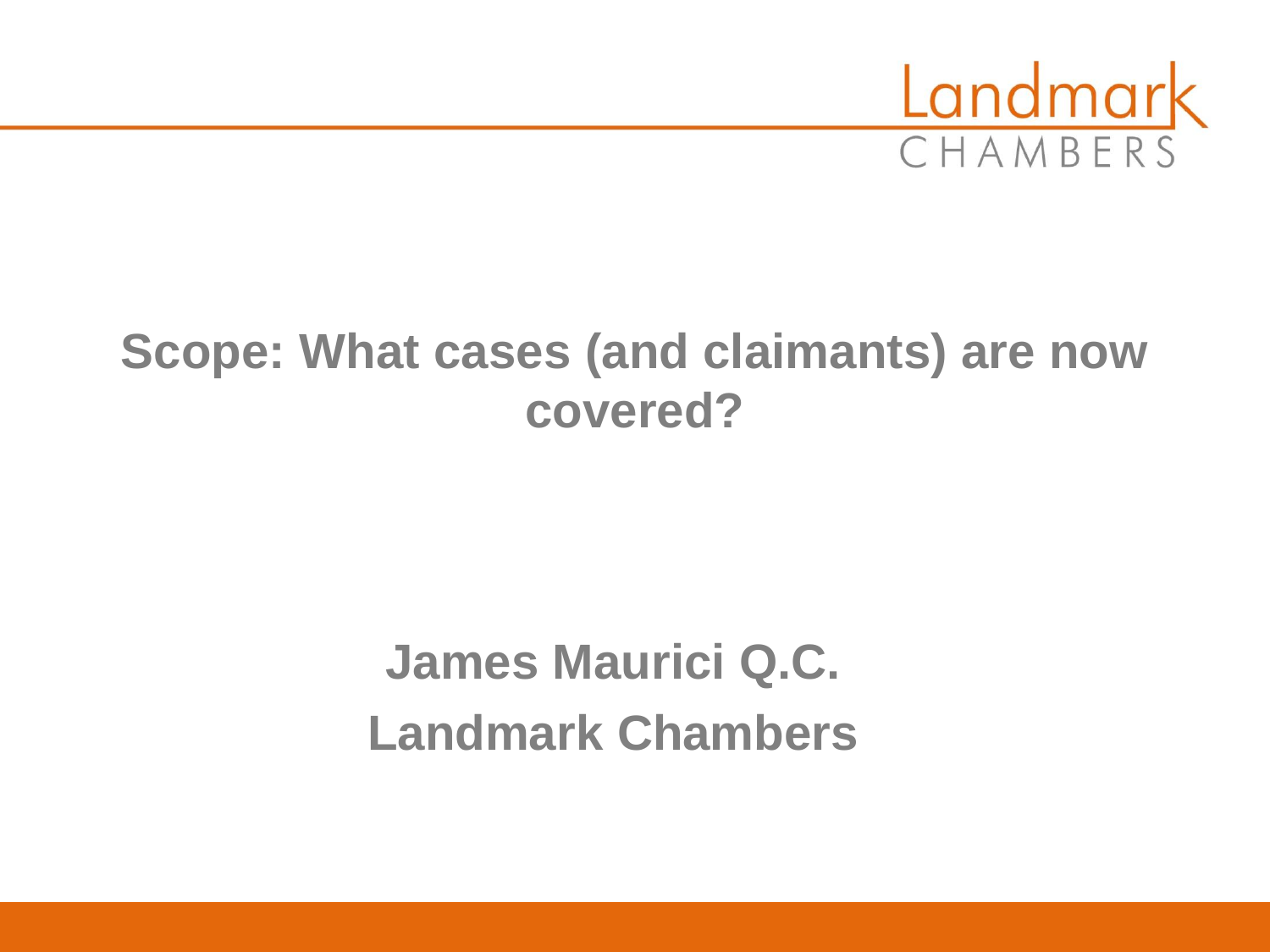#### **The old rules**

• Previous rules: the costs protection applied to:

"*a claim for judicial review of a decision, act or omission all or part of which is subject to the provisions of the UNECE Convention on Access to Information, Public Participation in Decision-Making and Access to Justice in Environmental Matters done at Aarhus, Denmark on 25 June 1998, including a claim which proceeds on the basis that the decision, act or omission, or part of it, is so subject"*

- So applied to:
	- (1) judicial reviews only not any other statutory reviews e.g. s. 288 claims: see *Venn v SSCLG* [2015] 1 W.L.R. 2328; and
	- (2) whether covered or not depended on "*the nature, or claimed nature (see the last part of the rule), of the decision act or omission that is the subject of the claim*" – if it was a decision that is, or said to be, subject to the Aarhus Convention the costs protection applied: see *R (HS2 Action Alliance Ltd) v SST* [2015] P.T.S.R. 1025 at para. 12.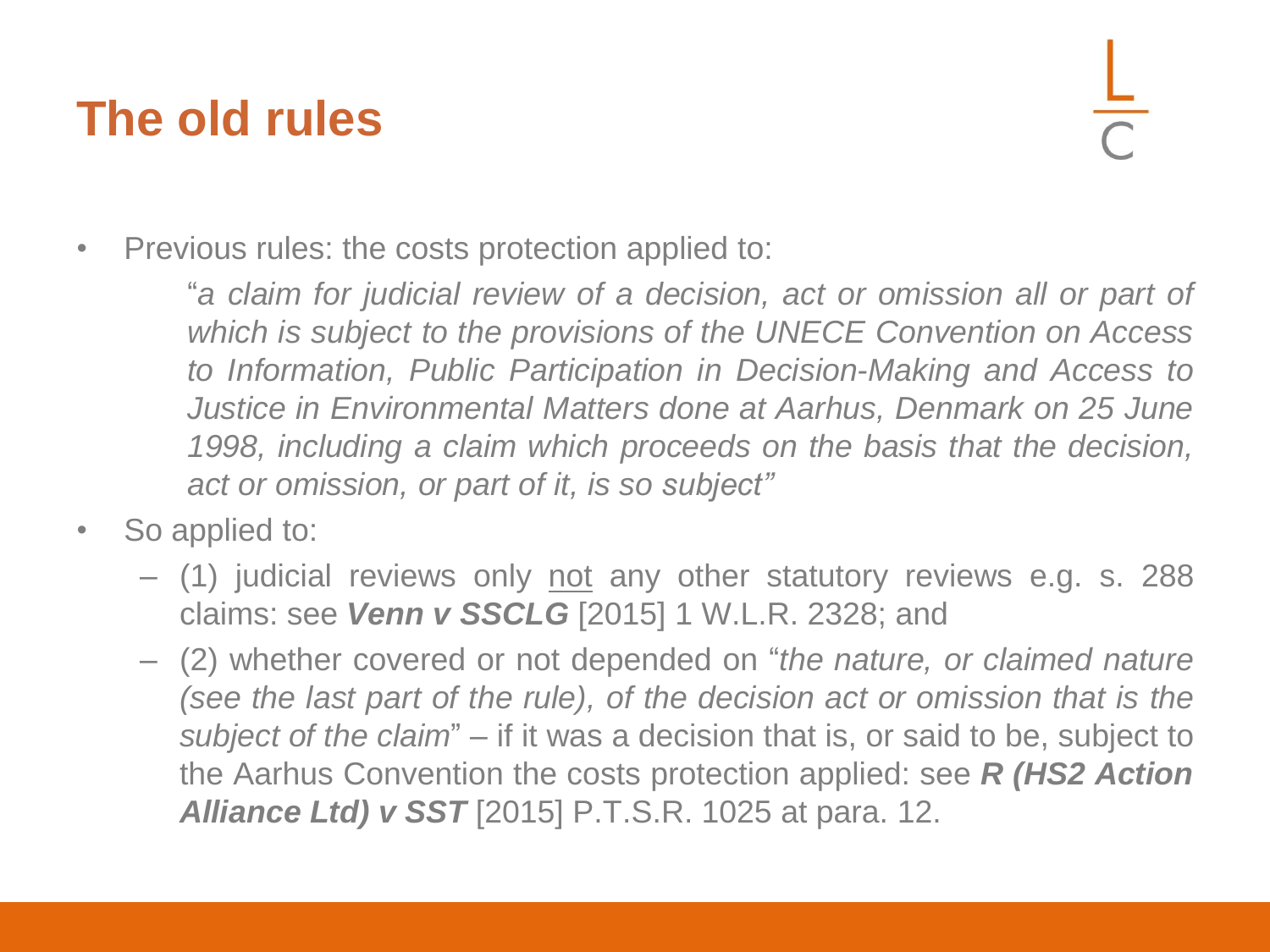#### **The new rules**

• New CPR 45.41:

*"(a) "Aarhus Convention claim" means a claim brought by one or more members of the public—*

*(i) by judicial review or review under statute which challenges the legality of any decision, act or omission of a body exercising public functions, and which is within the scope of Article 9(1) or 9(2) of the UNECE Convention on Access to Information, Public Participation in Decision-Making and Access to Justice in Environmental Matters done at Aarhus, Denmark on 25 June 1998 ("the Aarhus Convention"); or*

*(ii) by judicial review which challenges the legality of any such decision, act or omission and which is within the scope of Article 9(3) of the Aarhus Convention…"*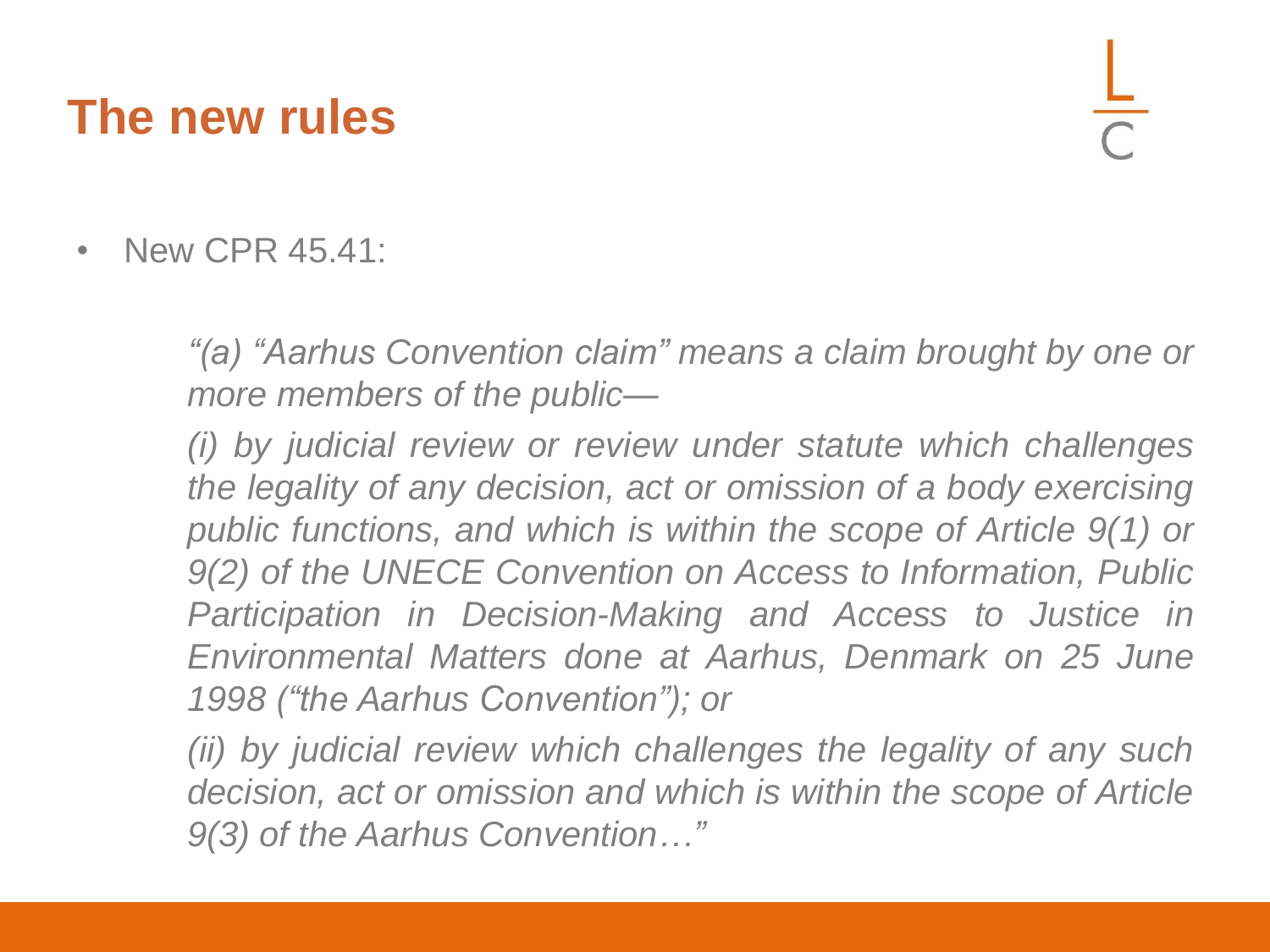## **The differences – (1) claimants**

- (1) Claim has to be brought by "*one or more members of the public*";
- (2) "*references to a member or members of the public are to be construed in accordance with the Aarhus Convention*": see CPR 45.41;
- (3) Article 2(4) defines *"the public"* as "*one or more natural or legal persons, and, in accordance with national legislation or practice, their associations, organizations or groups*";
- (4) In ACCC/C/2014/100 and 101 the ACCC ruled that a public authority there the LB of Hillingdon was not a "*member of the public*" and so not able to make a communication and be protected by Convention;
- (5) Effect of the rule change is intended to reverse *R (HS2 Action Alliance Ltd) v SST* so that local authorities and other public bodies not now protected.
- (6) But still different for Parish Councils see the ACCC in communication ACCC/C/2012/68 (on community councils) and also *R (Halebank Parish Council) v Halton Borough Council* (unreported, 30 April 2012)?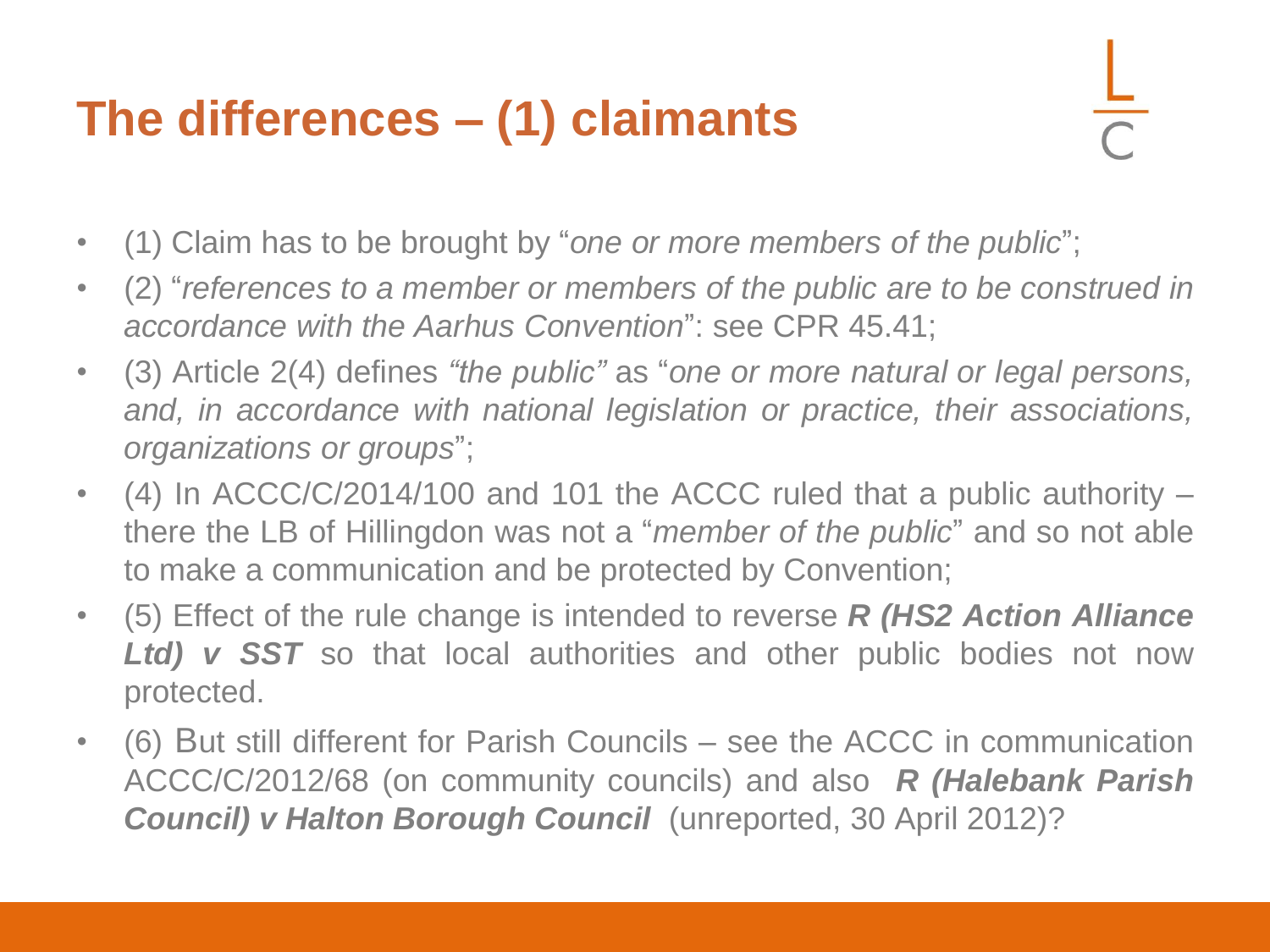## **The differences – (2) types of case**

- Protection extended to:
	- (i) judicial reviews;
	- (ii) "*review under statute*" e.g. statutory review (not appeals) such as s. 288;
	- (iii) "*does not apply to appeals other than appeals brought under section 289(1) of the Town and Country Planning Act 1990 or section 65(1) of the Planning (Listed Buildings and Conservation Areas) Act 1990, which are for the purposes of this Section to be treated as reviews under statute*".
- But NB protection only extends beyond judicial review to (ii) and (iii) above if the claim challenges *"the legality of any decision, act or omission of a body exercising public functions, and which is within the scope of Article 9(1) or 9(2)".*
- For other cases outside Articles 9(1) and (2), e.g. those within Article 9(3) protection still only applies to judicial reviews, not statutory reviews or appeals.
- Scope of costs protection invites much closer attention to Article 9 of the Convention and nature of the decision under challenge.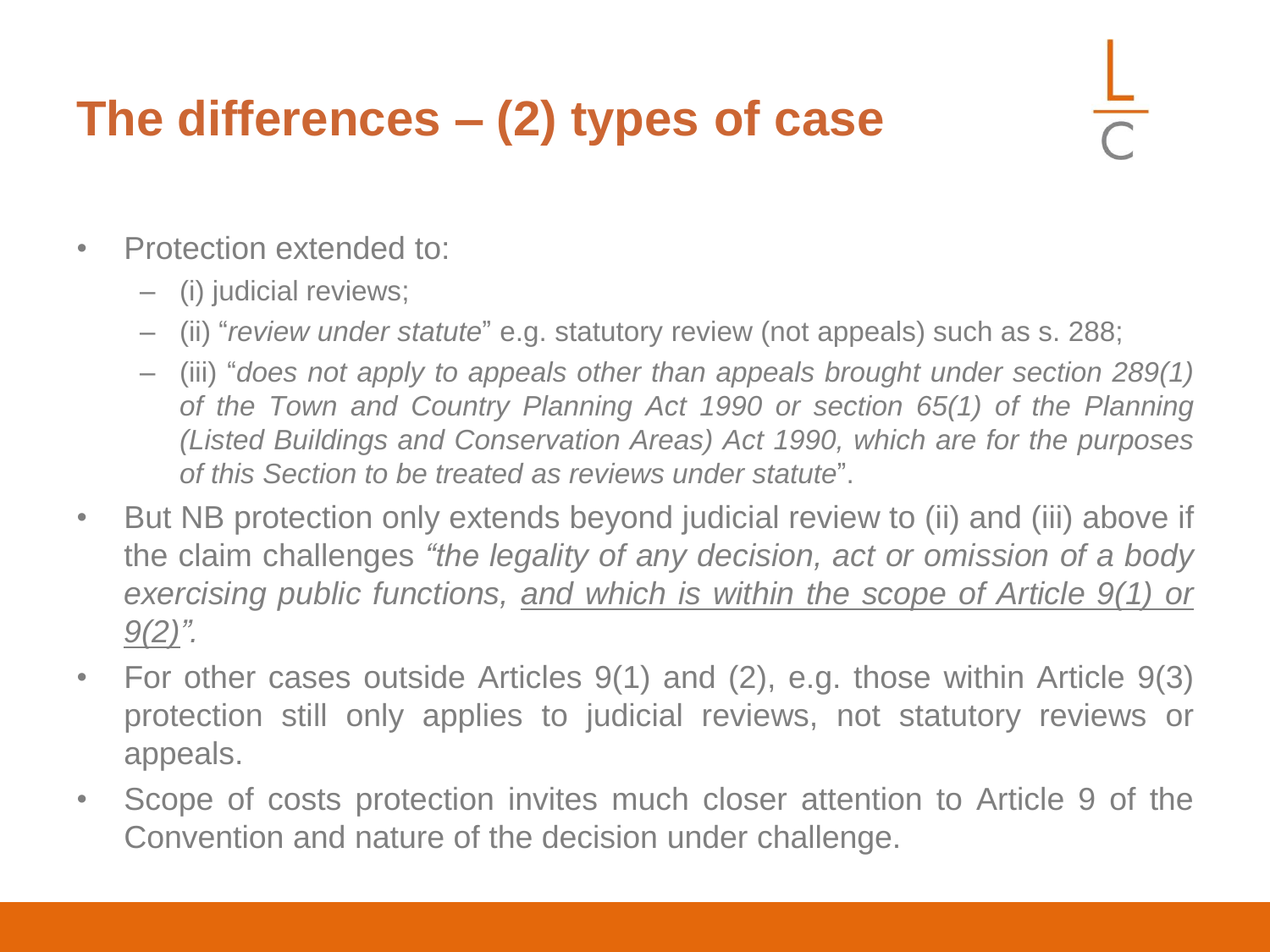## **Article 9 – scope (1)**

- 3 broad categories of case within Article 9:
	- (i) Challenges to decisions on requests for environmental information (Art. 9(1));
	- (ii) Challenges to decisions, acts, or omissions subject to Art. 6 of the Convention (Art. 9(2));
		- For (i) and (ii) costs protection extends beyond judicial review in new CPR
	- (iii) Challenges to other acts or omissions "*by private persons and public authorities which contravene provisions of its national law relating to the environment*" (Art. 9(3)).
		- For (iii) costs protection is still limited in CPR to judicial review.
- Art 9(1) self explanatory: focus on Arts. 9(2) and (3)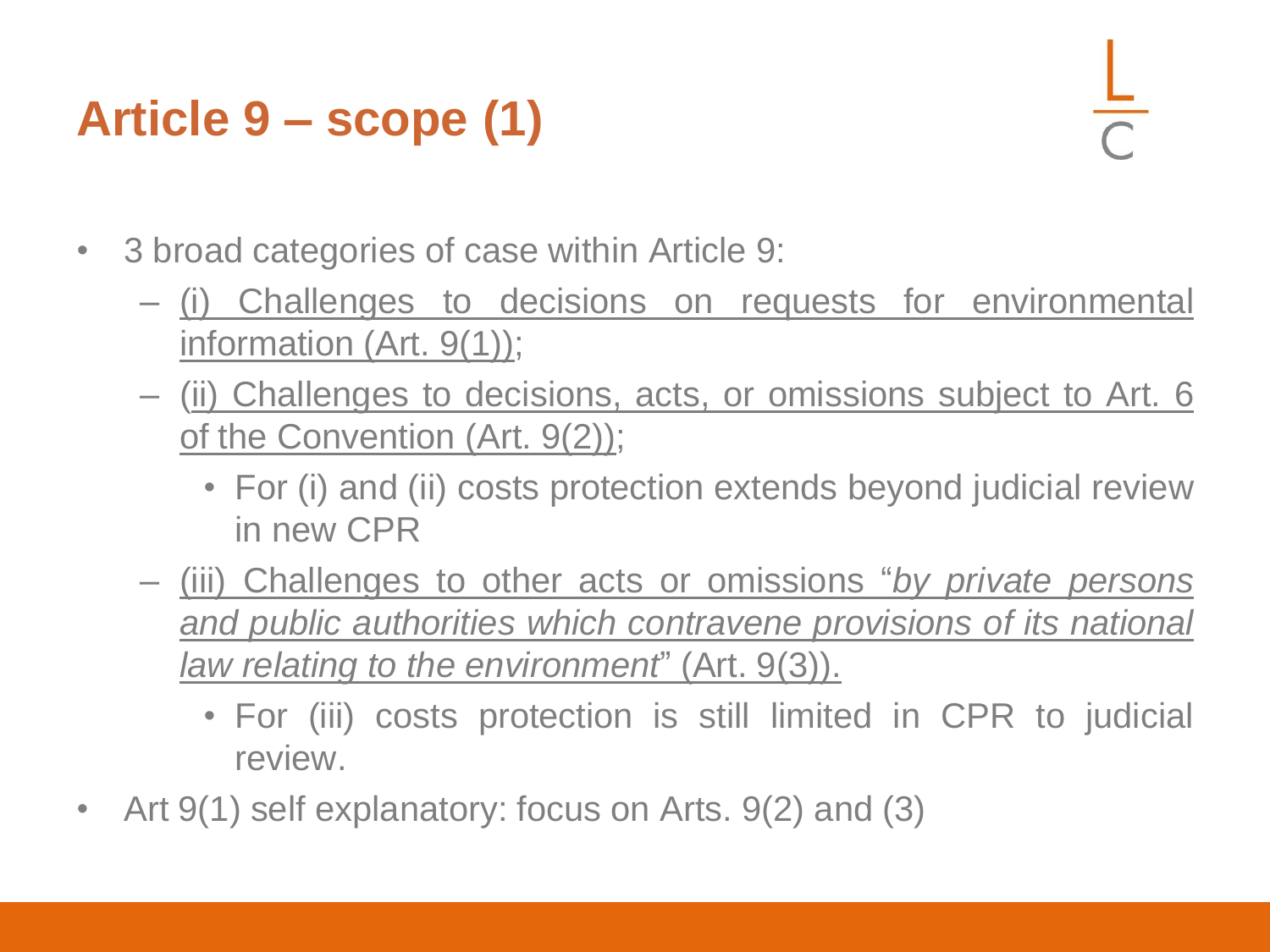## **Article 9(2) –scope (1)**

- Art. 9(2) is said to apply to "*any decision, act or omission subject to the provisions of article 6"* and *"where so provided for under national law and without prejudice to paragraph 3 below, of other relevant provisions of this Convention*".
- (1) Article 6(1)(a) of the Convention applies to "*decisions on whether to permit proposed activities listed in annex I*".
	- Annex I lists a number of major projects types and is broadly modelled on Annex I to the EIA Directive.
- (2) Article 6(1)(b) provides that it also applies "*in accordance with its national law" to "decisions on proposed activities not listed in annex I which may have a significant effect on the environment*".
	- This would it seems include other projects determined under national law giving effect to the EIAD to be "*likely to have a significant effect on the environment" .*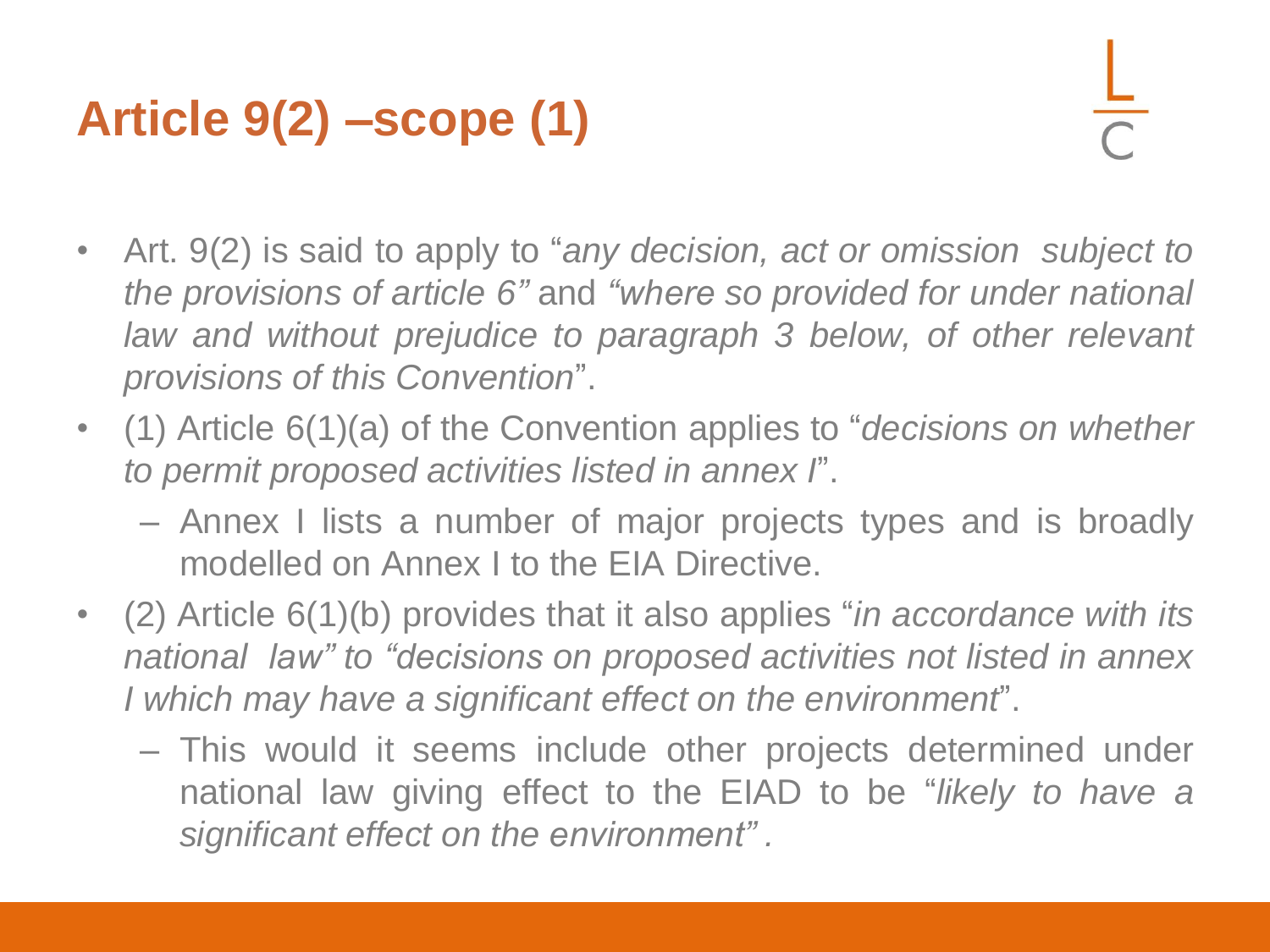## **Article 9(2) – scope (2)**

- Art. 9(2) also refers to any decision, act or omission subject to "*other relevant provisions of this Convention*" i.e. other than Art. 6 but only "*where so provided for under national law*".
	- The Guide explains, at p. 202, that the effect of this is that "*Parties are free to extend the review procedures prescribed in article 9, paragraph 2, to cover other provisions in the Convention*" and gives Arts. 3, 5 7 and 8 as examples.
	- The application of Art. 9(2) to cases outside Art. 6 is thus voluntary and this means it can be critical in establishing whether Art. 9(2) applies to determine whether the decision etc. under challenge is governed by Art. 6 or is within the scope of some other Article, e.g. Arts. 7 or 8: see e.g. ACCC/C/2004/8 at para. 35; ACCC/C/2008/26 at para. 58 and ACCC/2005/11 at paras. 31 and 32.
	- Where what is under challenge does not fall within the scope of Art. 9(2) but nonetheless concerns other provisions of the Convention it is likely instead to fall within the scope of Art. 9(3) (see below).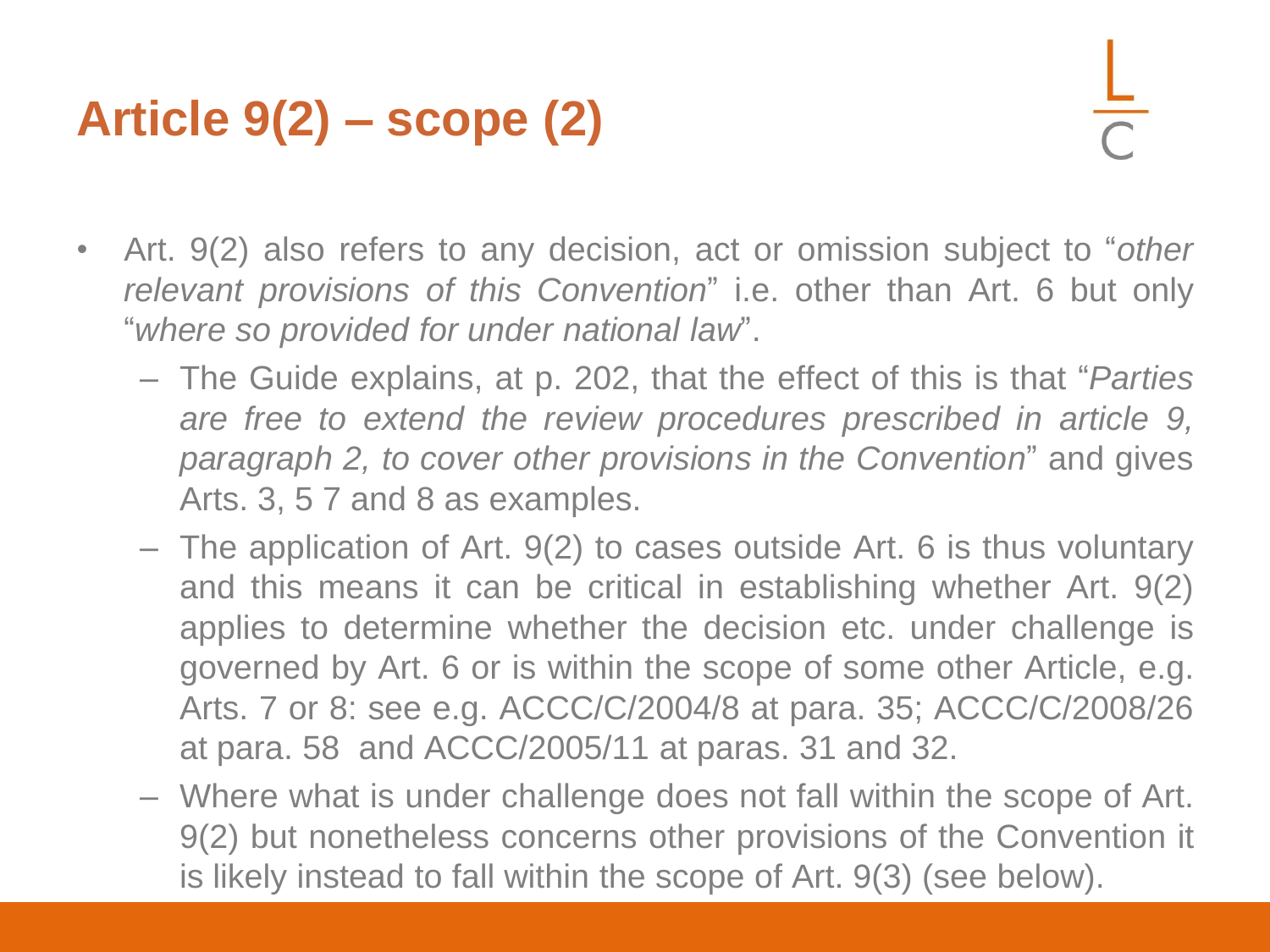### **Article 9(3) – scope**

- Widest category of case
- Concerned with "*administrative or judicial procedures to challenge acts and omissions by private persons and public authorities which contravene provisions of its national law relating to the environment*"
- (1) Art. 9(3) applies to challenges to "*acts and omissions*" but not (like Art. 9(2)) "*decisions*" but the CA in *Venn v SSCLG* [2015] 1 W.L.R. 2328 (see para. 13) suggest that "*acts and omissions"* covers "*administrative decisions*".
- (2) beyond that the scope of Art. 9(3) turns on the scope of "*environmental law*" (not defined in the Convention).
- (3) *Venn* reference made to definition of "*environmental information*" in Art. 2(3) and said "*since administrative matters likely to affect "the state of the land" are classed as "environmental" under Aarhus the definition of "environmental" in the Convention is arguably broad enough to catch most, if not all, planning matters*" (see para. 10).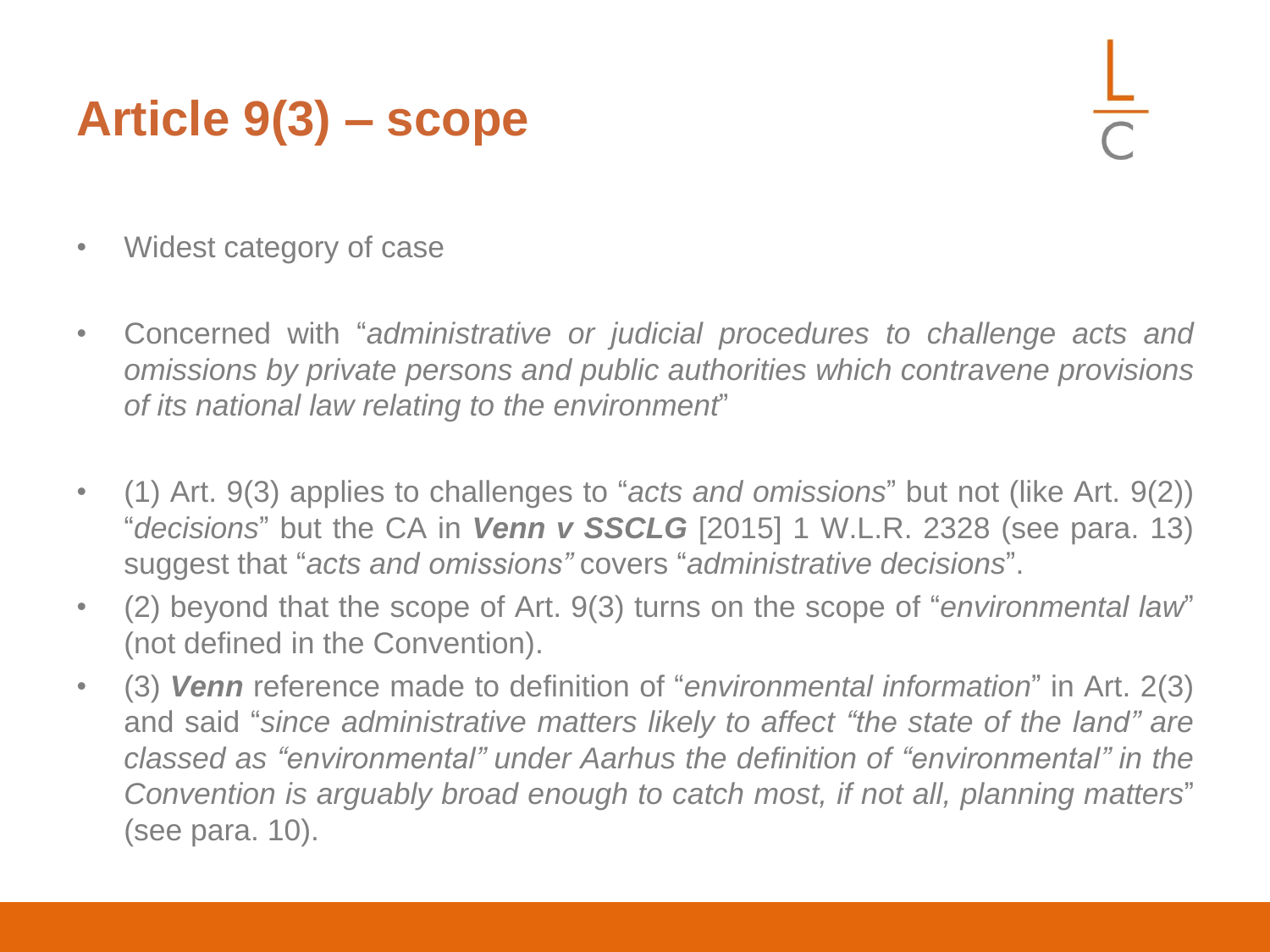#### **So where are we:**

- If bringing a s. 288 or other statutory review:
	- If concerns EIA development: Aarhus costs rules apply as an Art 9(2) case;
	- If not an EIA case then Aarhus costs rules not apply, such a case not within Art 9(2) only Art 9(3) and under revised CPR rules the costs protection only applies to judicial reviews;
	- What about EU environmental law cases beyond EIA?
		- Industrial Emissions Directive 2010/75/EU where Art. 9 of Aarhus part-implemented: see Art. 25
		- Other EU environmental cases e.g. habitats: see in C-240/09 *Lesoochranárske Zoskupenie VLK* [2011] 2 C.M.L.R. 43 while Art. 9(3) did not have direct effect, it was for the national court *"to interpret its national law in a way which, to the fullest extent possible, is consistent with the objectives laid down in Article 9(3) of the Aarhus Convention".*